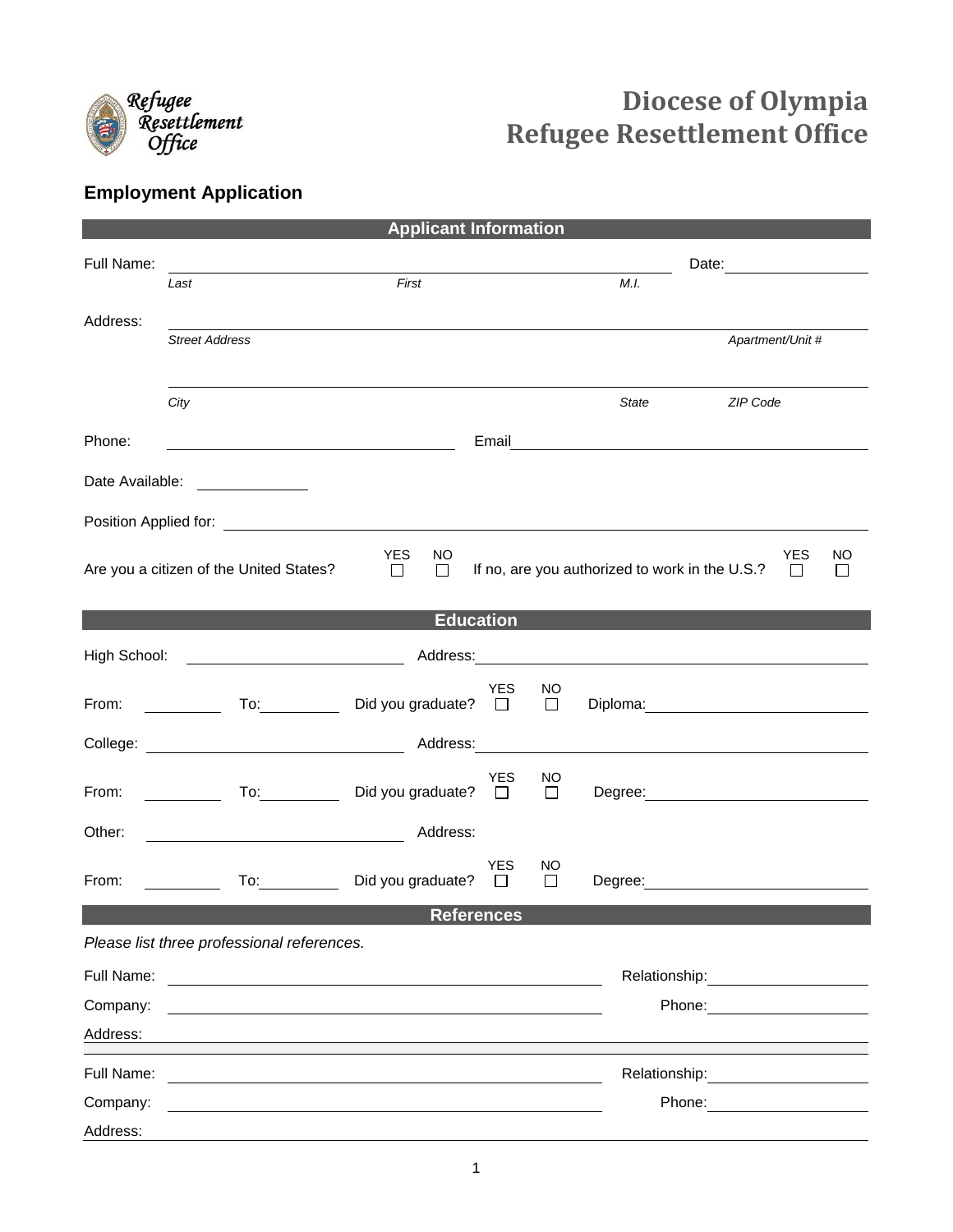| Full Name:        | Relationship: ______________________<br><u> 1990 - Johann Stoff, amerikansk politiker (d. 1980)</u>                                                                                                                                                                                                                                                                               |                                                                                                                                                                                                                                       |               |                                                |  |  |  |  |
|-------------------|-----------------------------------------------------------------------------------------------------------------------------------------------------------------------------------------------------------------------------------------------------------------------------------------------------------------------------------------------------------------------------------|---------------------------------------------------------------------------------------------------------------------------------------------------------------------------------------------------------------------------------------|---------------|------------------------------------------------|--|--|--|--|
| Company:          | <u> 1989 - Johann Stoff, deutscher Stoffen und der Stoffen und der Stoffen und der Stoffen und der Stoffen und der</u>                                                                                                                                                                                                                                                            | Phone: _______________________                                                                                                                                                                                                        |               |                                                |  |  |  |  |
| Address:          |                                                                                                                                                                                                                                                                                                                                                                                   |                                                                                                                                                                                                                                       |               |                                                |  |  |  |  |
|                   | <b>Previous Employment</b>                                                                                                                                                                                                                                                                                                                                                        |                                                                                                                                                                                                                                       |               |                                                |  |  |  |  |
| Company:          | <u> 2008 - An Dùbhlachd ann an Dùbhlachd ann an Dùbhlachd ann an Dùbhlachd ann an Dùbhlachd ann an Dùbhlachd ann a</u>                                                                                                                                                                                                                                                            |                                                                                                                                                                                                                                       |               |                                                |  |  |  |  |
| Address:          | <u> 1980 - Johann Barn, fransk politik (d. 1980)</u>                                                                                                                                                                                                                                                                                                                              |                                                                                                                                                                                                                                       |               | Supervisor: Victor Communication Communication |  |  |  |  |
| Job Title:        | <b>Starting Salary:\$</b> Starting Salary:\$                                                                                                                                                                                                                                                                                                                                      | Ending Salary:\$                                                                                                                                                                                                                      |               |                                                |  |  |  |  |
|                   |                                                                                                                                                                                                                                                                                                                                                                                   |                                                                                                                                                                                                                                       |               |                                                |  |  |  |  |
| From:             |                                                                                                                                                                                                                                                                                                                                                                                   | Reason for Leaving:<br><u>Next and the substitution of the substitution</u> of the substitution of the substitution of the substitution of the substitution of the substitution of the substitution of the substitution of the substi |               |                                                |  |  |  |  |
|                   | May we contact your previous supervisor for a reference?                                                                                                                                                                                                                                                                                                                          | <b>YES</b><br>$\perp$                                                                                                                                                                                                                 | NO<br>$\perp$ |                                                |  |  |  |  |
|                   |                                                                                                                                                                                                                                                                                                                                                                                   |                                                                                                                                                                                                                                       |               |                                                |  |  |  |  |
| Company:          | <u> 1999 - Johann Harry Harry Harry Harry Harry Harry Harry Harry Harry Harry Harry Harry Harry Harry Harry Harry Harry Harry Harry Harry Harry Harry Harry Harry Harry Harry Harry Harry Harry Harry Harry Harry Harry Harry Ha</u>                                                                                                                                              |                                                                                                                                                                                                                                       |               | Phone: _________________________               |  |  |  |  |
| Address:          | <u> 1989 - Johann Stoff, amerikansk politiker (* 1908)</u>                                                                                                                                                                                                                                                                                                                        |                                                                                                                                                                                                                                       |               | Supervisor: _______________________            |  |  |  |  |
| Job Title:        | Starting Salary:\$<br><u> 1990 - Johann Barbara, martin a</u>                                                                                                                                                                                                                                                                                                                     | Ending Salary:\$                                                                                                                                                                                                                      |               |                                                |  |  |  |  |
|                   |                                                                                                                                                                                                                                                                                                                                                                                   |                                                                                                                                                                                                                                       |               |                                                |  |  |  |  |
| From:             | $\overline{\phantom{a}}$                                                                                                                                                                                                                                                                                                                                                          |                                                                                                                                                                                                                                       |               |                                                |  |  |  |  |
|                   | May we contact your previous supervisor for a reference?                                                                                                                                                                                                                                                                                                                          | <b>YES</b><br>$\Box$                                                                                                                                                                                                                  | NO<br>$\Box$  |                                                |  |  |  |  |
|                   |                                                                                                                                                                                                                                                                                                                                                                                   |                                                                                                                                                                                                                                       |               |                                                |  |  |  |  |
| Company:          |                                                                                                                                                                                                                                                                                                                                                                                   |                                                                                                                                                                                                                                       |               | Phone:                                         |  |  |  |  |
| Address:          |                                                                                                                                                                                                                                                                                                                                                                                   |                                                                                                                                                                                                                                       |               | Supervisor:                                    |  |  |  |  |
| Job Title:        | Starting Salary: \$<br><u> 1989 - Johann Barn, mars eta bainar e</u>                                                                                                                                                                                                                                                                                                              | Ending Salary: \$                                                                                                                                                                                                                     |               |                                                |  |  |  |  |
| Responsibilities: | <u> 1980 - Johann John Stein, markin f</u>                                                                                                                                                                                                                                                                                                                                        |                                                                                                                                                                                                                                       |               |                                                |  |  |  |  |
| From:             | Reason for Leaving: The Season for Leaving:<br>$\overline{a}$ To: $\overline{a}$ To: $\overline{a}$ To: $\overline{a}$ To: $\overline{a}$ To: $\overline{a}$ To: $\overline{a}$ To: $\overline{a}$ To: $\overline{a}$ To: $\overline{a}$ To: $\overline{a}$ To: $\overline{a}$ To: $\overline{a}$ To: $\overline{a}$ To: $\overline{a}$ To: $\overline{a}$ To: $\overline{a}$ To: |                                                                                                                                                                                                                                       |               |                                                |  |  |  |  |
|                   | May we contact your previous supervisor for a reference?                                                                                                                                                                                                                                                                                                                          | <b>YES</b><br>$\perp$                                                                                                                                                                                                                 | NO<br>l 1     |                                                |  |  |  |  |
|                   | <b>Disclaimer and Signature</b>                                                                                                                                                                                                                                                                                                                                                   |                                                                                                                                                                                                                                       |               |                                                |  |  |  |  |
|                   | I certify that my answers are true and complete to the best of my knowledge.                                                                                                                                                                                                                                                                                                      |                                                                                                                                                                                                                                       |               |                                                |  |  |  |  |

*If this application leads to employment, I understand that false or misleading information in my application or interview may result in my release.*

Signature: Date: Date: Date: Date: Date: Date: Date: Date: Date: Date: Date: Date: Date: Date: Date: Date: Date: Date: Date: Date: Date: Date: Date: Date: Date: Date: Date: Date: Date: Date: Date: Date: Date: Date: Date: D